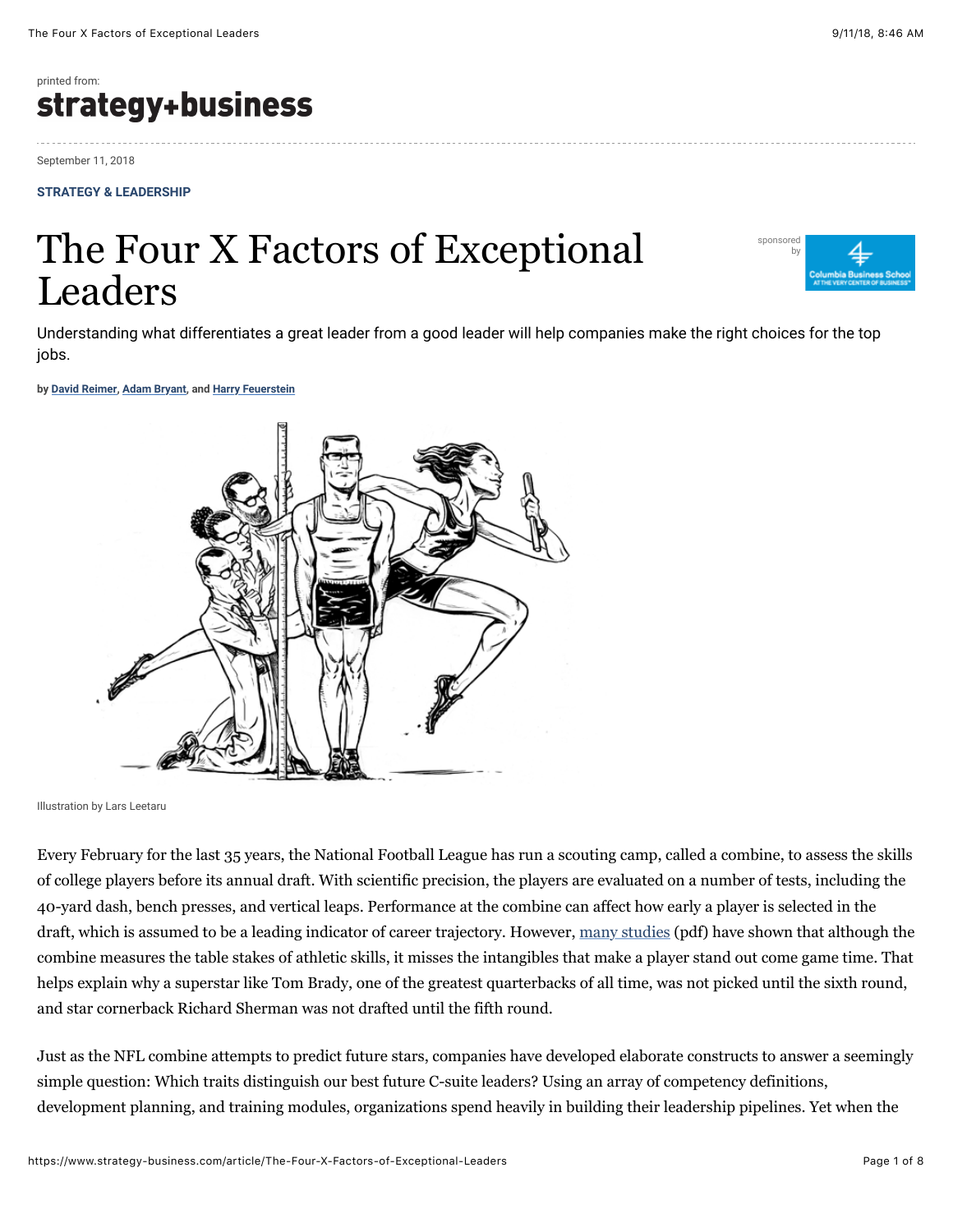time comes to distinguish between the "best" leadership candidates and "solid" or "safe" choices, those deciding who to promote frequently struggle — and often miss the signifiers that identify true stars.

Our experience working within hundreds of C-suites and boardrooms around the world has shown us that traditional approaches to senior leader assessment and development often fall short for two distinct reasons.

The first lies in granularity. Measuring a long list of highly specific competencies creates an [illusion of validity.](https://www.nytimes.com/2011/10/23/magazine/dont-blink-the-hazards-of-confidence.html) In its most common manifestation, this error arises when organizations use the profiles of historically successful leaders within the business to assess the traits of current candidates. Given the pace of change today, those legacy profiles have limited relevance to future requirements. The other side of this "granularity coin" occurs when organizations attempt to imagine all future leadership competencies necessary to deliver the business strategy in five years' time. Again, the pace of change reduces such highly specific predictions to well-intended guesses.

> The second failure point, and one to which boards of directors are particularly susceptible, is a disproportionate focus on skills that should be table stakes. For instance, having a strategic mind-set, delivering P&L performance, and having boardroom presence all make for an attractive C-suite candidacy. But an emphasis on these attributes simply catalogs traits shared by the majority of C-suite players, rather than highlighting the X factors that separate truly outstanding leaders from highly competent ones.

#### **GET THE** *STRATEGY+BUSINESS* **LETTER DELIVERED TO YOUR INBOX**

| (sample)       |  |
|----------------|--|
| Email address  |  |
| <b>SIGN UP</b> |  |

We have sought to address these shortcomings by identifying four specific traits that our research shows the best-performing C-suite leaders share. The analysis is drawn from the real world: As mentors and coaches, we have followed the careers of many C-suite leaders over time. Our data, collected from 2008 to 2018, covers a period that includes the financial crisis and its aftermath, a time marked by disruption across all sectors. We conducted in-depth interviews with more than 2,500 executives, participated in hundreds

of C-suite successions, and worked alongside more than 1,000 individual senior executives. Seventy percent of the organizations in the analysis had annual revenues of US\$5 billion and higher, and the vast majority were publicly traded. The remaining 30 percent ranged in size from \$100 million to \$5 billion in annual revenues, and were evenly split between private and public ownership.

In defining "best-performing leaders," we focused on a number of factors, but gave priority to actual delivery against the organization's strategy: the clarity and alignment those leaders generated and the pace of the transformation they were able to drive successfully. In other words, we prioritized the "how" of their leadership, while also considering the "what" of their results.

Although our analysis did consider share price as a factor, we weighted it lower than actual performance against strategic goals. For example, one tech company in our data set announced a major shift to mobility and the cloud, and subsequently initiated a round of expensive acquisitions, most of which ended up being wound down or spun off at a discount because they weren't scalable. The share price remained steady during the period, mainly because of efficiencies created in managing the legacy business, but the future planks of its strategy remained largely unrealized. Our analysis discounted leadership's effectiveness based on that failure.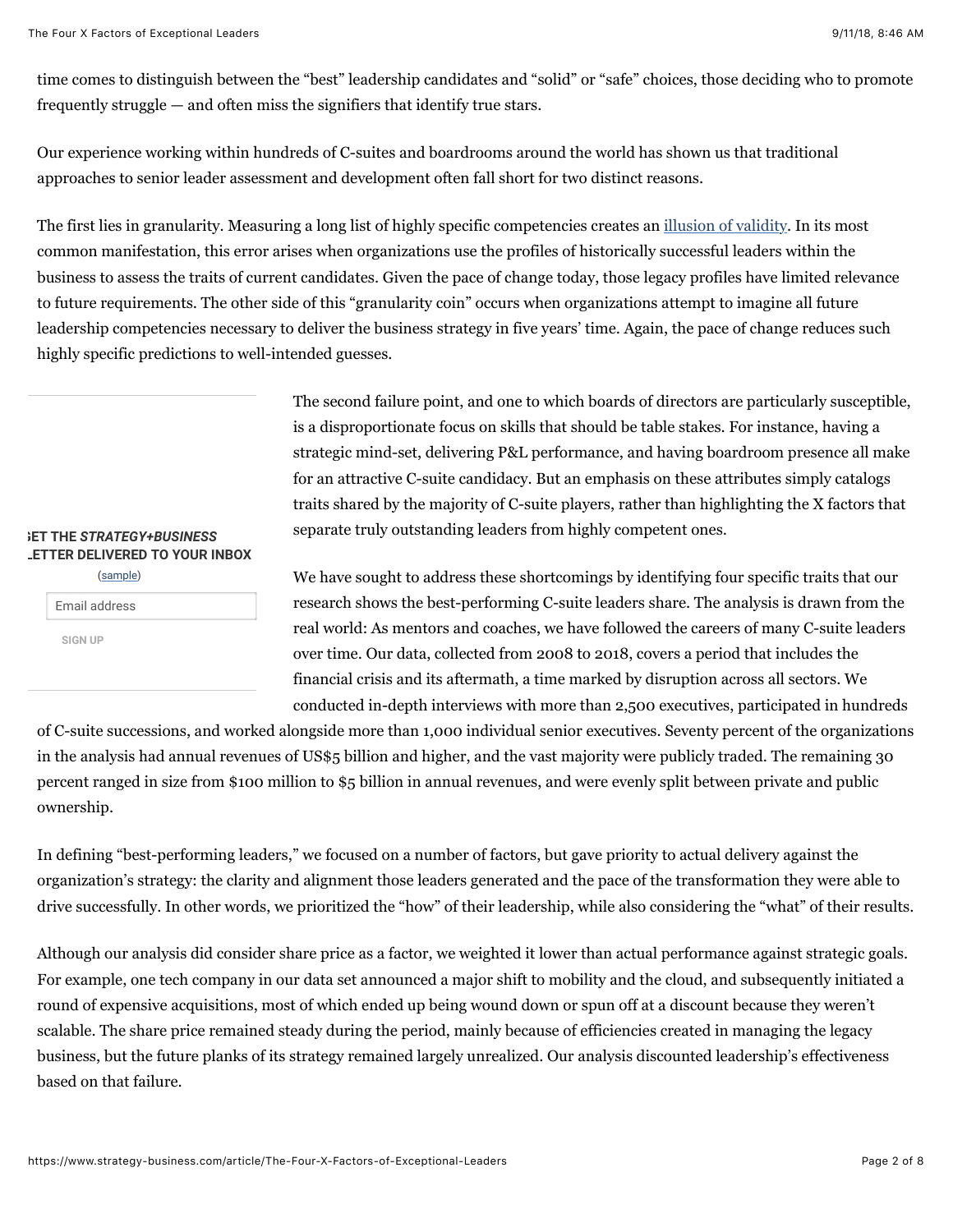In contrast, an energy company in a similar time period committed to shifting from primarily coal- and oil-based operations to renewable solutions, a massive pivot that required a multistage transformation of all aspects of its business model. Over a fouryear period, the stock remained flat as the leadership team drove those changes, but as their success in the transformation became apparent, the price began rising. We rated this leadership team successful because they delivered the promised transformation.

When we analyzed our data on all 2,500 leaders, four X factors that distinguish great leaders emerged clearly. Company leaders and boards should understand and recognize these traits.

## 1. They Simplify Complexity and Operationalize It

As the pace of change and disruption quickens across the world, leaders face an onslaught of new and complex questions. The typical C-suite leader can process vast amounts of data and complexity, often on the fly. "Ability to deal with ambiguity" and "[learning agility](https://www.strategy-business.com/blog/A-Practical-Plan-to-Become-a-More-Agile-Learner)" have become standard (if unevenly defined) language in executive assessments. Truly standout executives, however, do more than live comfortably with chaos: They take ownership of complexity by creating simple, operational narratives around it that can be readily understood and embraced by those who work for them. This combination of simplifying and operationalizing complexity provides a critical foundation.

**Simple, but not simplistic.** For many of the business revolutions underway — such as the Internet of Things and blockchain — the endgame is unclear. In the face of this ambiguity, the best leaders strive to create clarity on the problems their business strategy seeks to solve. They emphasize the reasons the organization is uniquely positioned to address those challenges, and offer a simple plan for winning that has just three or four priorities.

"Simply put, leadership is the ability to inspire others to achieve shared objectives, and I think the most important word there by far is 'inspire.' It starts with vision, and the clarity of vision that the leader has, and the ability to think about where they ultimately want to take the business, take the company, take the team, take a particular product," Jeff Weiner, CEO of LinkedIn, told us.

**Operationalizing complexity.** Creating a simple plan and driving clarity on the problem set that the company's strategy solves is the first step. The next, and typically harder, one is execution.

Truly standout executives do more than live comfortably with chaos: They take ownership of complexity by creating simple, operational narratives around it.

The best leaders use the simple plan as a foundation for an operational narrative that serves two critical functions. First, it must include one or two simple frameworks for *how* the company will carry out its strategy. For example, when Brent Saunders (now head of Allergan) became CEO of Bausch & Lomb earlier this decade, he noticed that its engineers seemed overly focused on getting patents and publishing papers. As part of his operational narrative, he switched the name of "R&D" to "D&R" as a constant reminder to employees to focus more on the marketplace and customer. "Success needed to be defined as creating products that mattered," said Saunders, whose successful turnaround led to IPO preparations before the company was acquired by Valeant Pharmaceuticals.

In addition to providing basic frameworks, an operational narrative should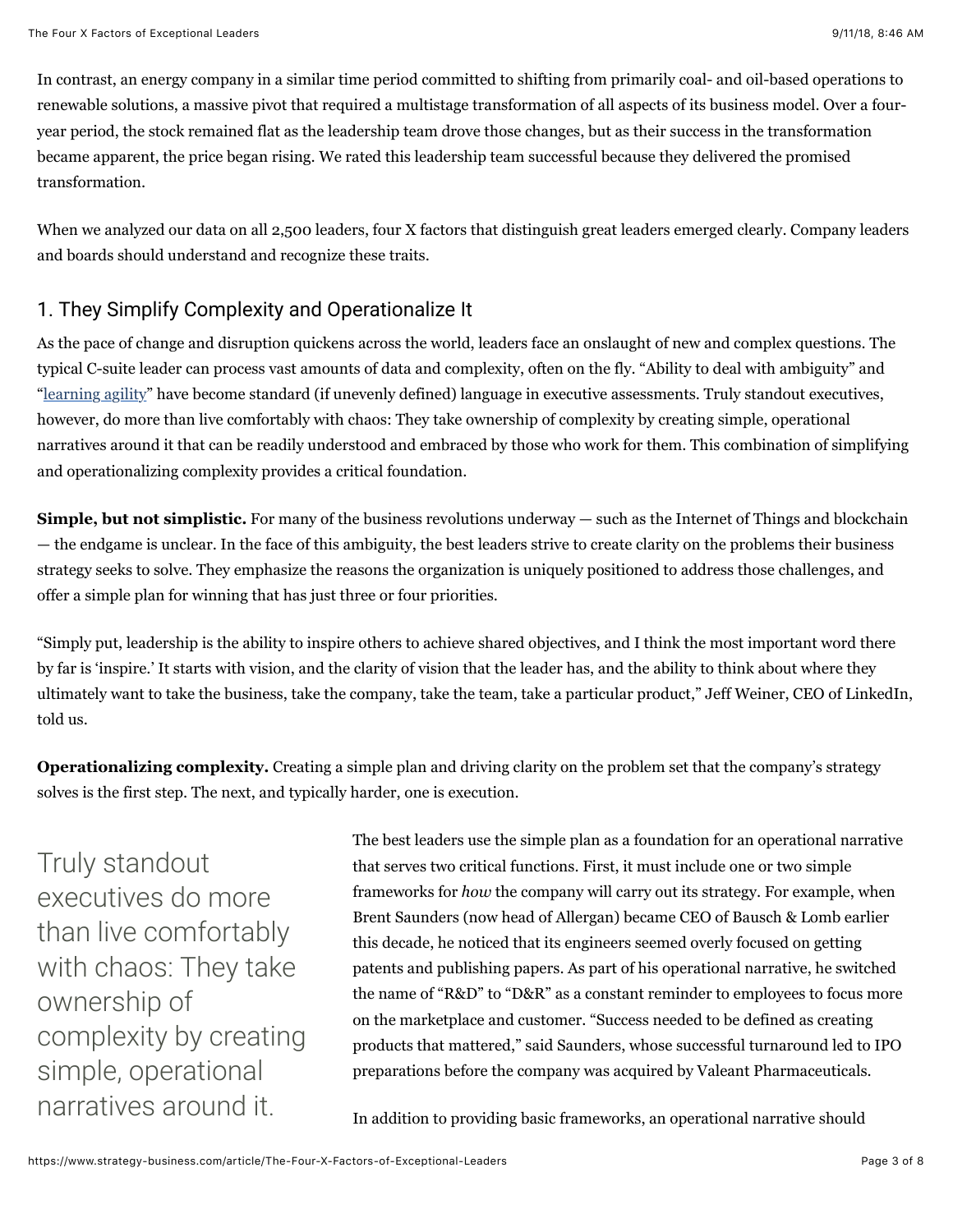articulate one or two leading indicators by which the organization can track progress at a glance. This is not to suggest that companies replace the array of

business unit–specific or role-specific metrics used to measure executive or company performance. Rather, the best leaders are intentional about giving the entire organization a common reference point to track progress toward a long-term goal. "The first thing I have to do is to have people understand where I'm going to take the company," said Joseph J. Jimenez, former CEO of Novartis International and now on the boards of Procter & Gamble and General Motors. "You have to distill the strategy down to its essence for how we're going to win, and what we're really going to go after, so that people can hold it in their heads."

ARTICLE CONTINUES AFTER ADVERTISEMENT

**Operational narratives cascade well.** There is no single best approach to developing an operational narrative, and because of changing industry dynamics, the initial frameworks are unlikely to remain static. The most effective leaders constantly test and revise their operating assumptions using new information and insights. But the best operational narratives share several traits:

• They provide a reliable and enduring decision-making process that can be explained briefly and applied at multiple levels and in many contexts.

• They are based on operational realities, not theories, and create an overt, intentional definition of acceptable risk — which may be different from legacy definitions.

• Because they are simple and aligned to the overarching strategy, they provide a gauge for measuring whether a meeting or process has furthered the organization on its path to win, or simply added make-work.

**Why emphasize this trait?** The ability to simplify complexity may seem like a paradox, and that is precisely the point. The most difficult aspects of leadership *are* paradoxes, and executives must embrace them fully, and understand that leadership requires a "both/and" skill set. Implementing a simple plan for winning is easier said than done. Most leaders — even very good ones —try to accomplish too many things or get trapped in reactive mode by the problems that crop up or meetings that fill their calendars. True prioritization requires sustained intentionality and operational focus, and becomes a forcing exercise that provides the crucial link between simplifying complexity and operationalizing the leader's insights.

Once leaders have identified the top three or four priorities that are going to move the needle, they have to weave them into their operational narrative and communicate them constantly. "You can find yourself communicating the same thing so many times that you get tired of hearing it," Christopher J. Nassetta, CEO of Hilton Worldwide, [told](https://www.nytimes.com/2012/10/14/business/christopher-nassetta-of-hilton-on-focusing-its-values.html) the *New York Times*. "But you can't stop. What might sound mundane and like old news to me isn't for a lot of other people."

Driving clarity deep into the organization with an operational narrative, constant communication, and clear measures of progress is a gritty, relentless pursuit. Not all leaders are up for it.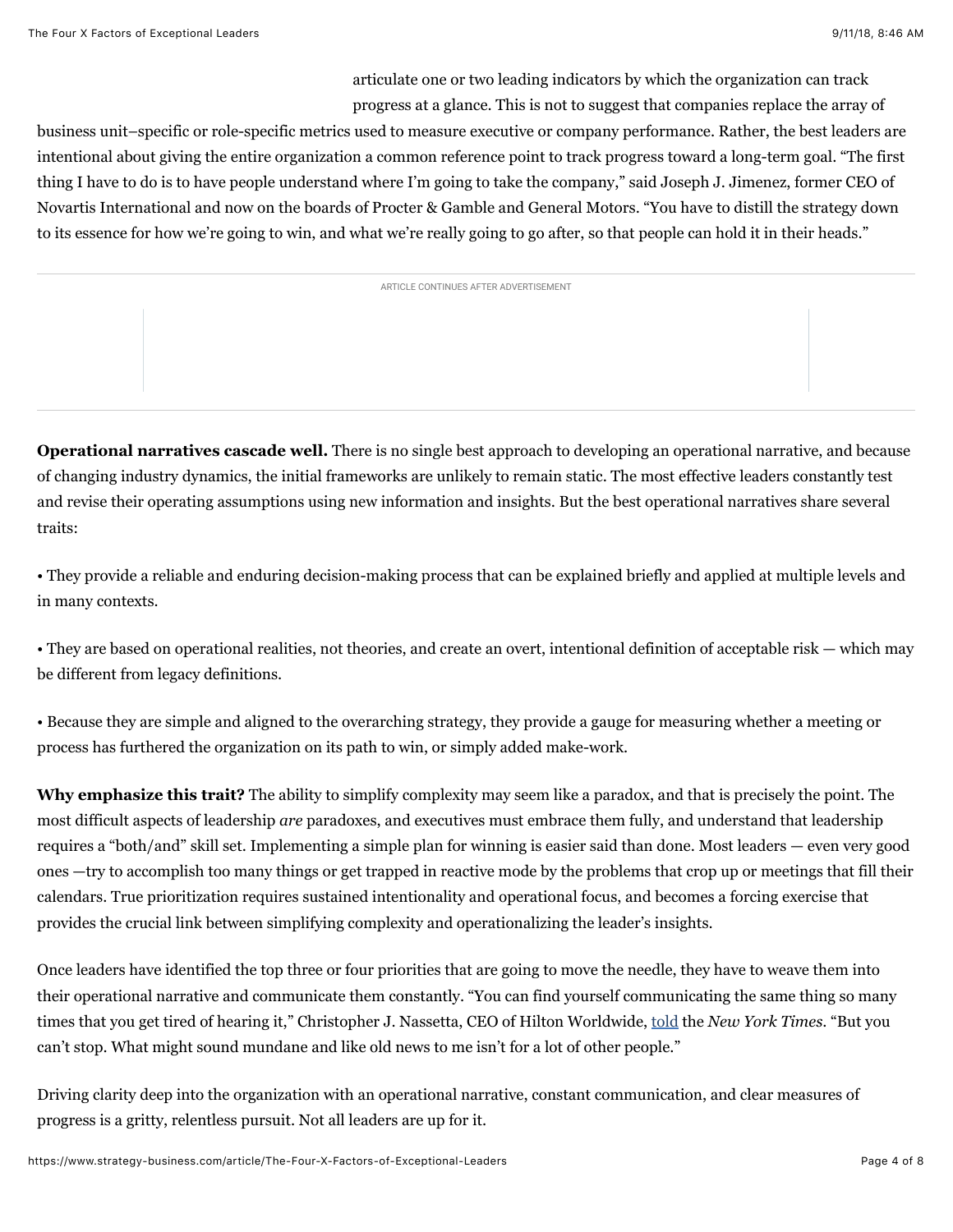## 2. They Drive Ambition for the Whole Enterprise

One of the most powerful momentum-killers in organizations is the well-documented tendency toward silo behavior. We often identify ourselves as a part of a small team, trusting only our immediate circle and perceiving colleagues in other parts of the business as competition for resources rather than part of the collective "us." Such behavior focuses attention internally, rather than on winning in the marketplace, and can create enterprise blind spots.

To step outside one's silo and think across the enterprise means overcoming two fundamental human drivers: tribalism and the security that comes from navigating an area one knows well. Achieving enterprise-level thinking requires enough self-awareness to understand these impulses and enough self-discipline to overcome them. The company should be the only "us" that matters, and the discomfort of operating outside one's area of expertise needs, paradoxically enough, to be a comfort zone for the exceptional leader.

ARTICLE CONTINUES AFTER ADVERTISEMENT

Several years ago, the leader of a well-performing business unit in a global pharmaceuticals company saw the need to shift the dynamic within his team. Although they always hit their financial goals, they operated in silos, a mentality that became apparent when they began to use senior team meetings to catch up on emails rather than listen to what their "outsider" peers were achieving. The leader challenged them to think about their role as contributors within the larger enterprise: What value were they missing in the marketplace by focusing narrowly on individual performance targets? This evolved into a cross-group conversation, and over a period of mere weeks the team members voluntarily redesigned their compensation structure to have more than 50 percent of their incentives measured by the overall performance of the business unit, rather than their individual silos. They also collaborated on stretch goals. As a result, the business unit surpassed its targets, and most of that team's executives went on to bigger roles. The team leader who sparked the discussion became the CEO.

"I tell people that once you get a job you should act like you run the place," David Novak, the former CEO of Yum Brands, told us. "Not in terms of ego, but in terms of how you think about the business.… Think about your piece of the business and the total business. This way you'll always represent a broader perspective."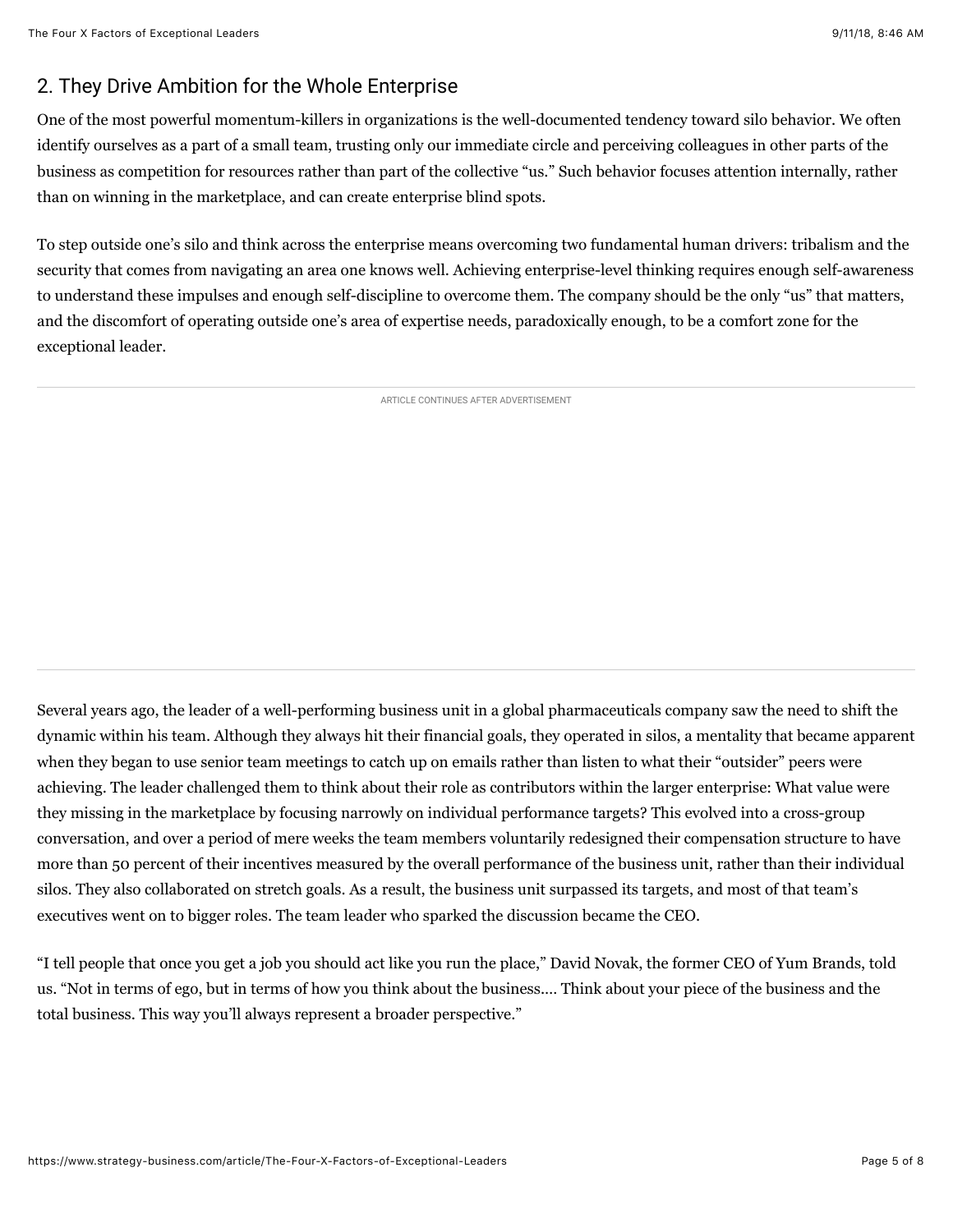Share to:



#### 3. They Play Well on Teams They Don't Lead

From the executive leadership ranks on down, teams are the organizing principle of companies. But a clear pattern has emerged from our work with clients: Most business teams have given little thought to what it means to be a true team, despite the [growing body of academic and strategic work](https://www.strategy-business.com/blog/How-to-Unlock-the-Full-Potential-of-Diverse-Teams) about the power of the team.

The very best leaders, long before they reach the C-suite, start conversations with their teams with certain questions. What do we need to work on together to accelerate the strategy? What are the three priorities that we must tackle *as a team*? The answers then drive meeting agendas, guide how decisions are made, and focus communications to the broader organization. "With people at this level of their career, it's no longer about whether you are the smartest subject matter expert in the room," said Lynn J. Good, CEO of Duke Energy. "It's whether you can be effective in leading a diverse team."

The best C-suite candidates need to play well on teams they are *not* leading. That can be a challenge for many leaders. As they rise through the ranks, executives are encouraged and incentivized to lead teams. Yet as self-identified alpha types, they are rarely groomed to contribute *as a teammate*. The most effective executives emphasize the importance of leadership, both individual and collective, as a means of delivering on the strategy — and they focus their contributions to the team on the strategic, rather than on tactical maneuvering. Our polling of more than 100 senior teams in 2016–17 found that the teams that were making the greatest progress toward their stated transformational objectives self-reported that they were dedicating a little more than 50 percent of their time together discussing strategy; those C-suite teams that were moving more slowly were dedicating 90 to 95 percent of their time to tactical conversations.

"The thing I was most focused on early on was, how am I maximizing the effectiveness of the leadership team, and what am I doing to nurture it?" said Satya Nadella of Microsoft, shortly after he took over the chief executive role in 2014. "Are we able to authentically communicate, and are we able to build on each person's capabilities to the benefit of our organization?"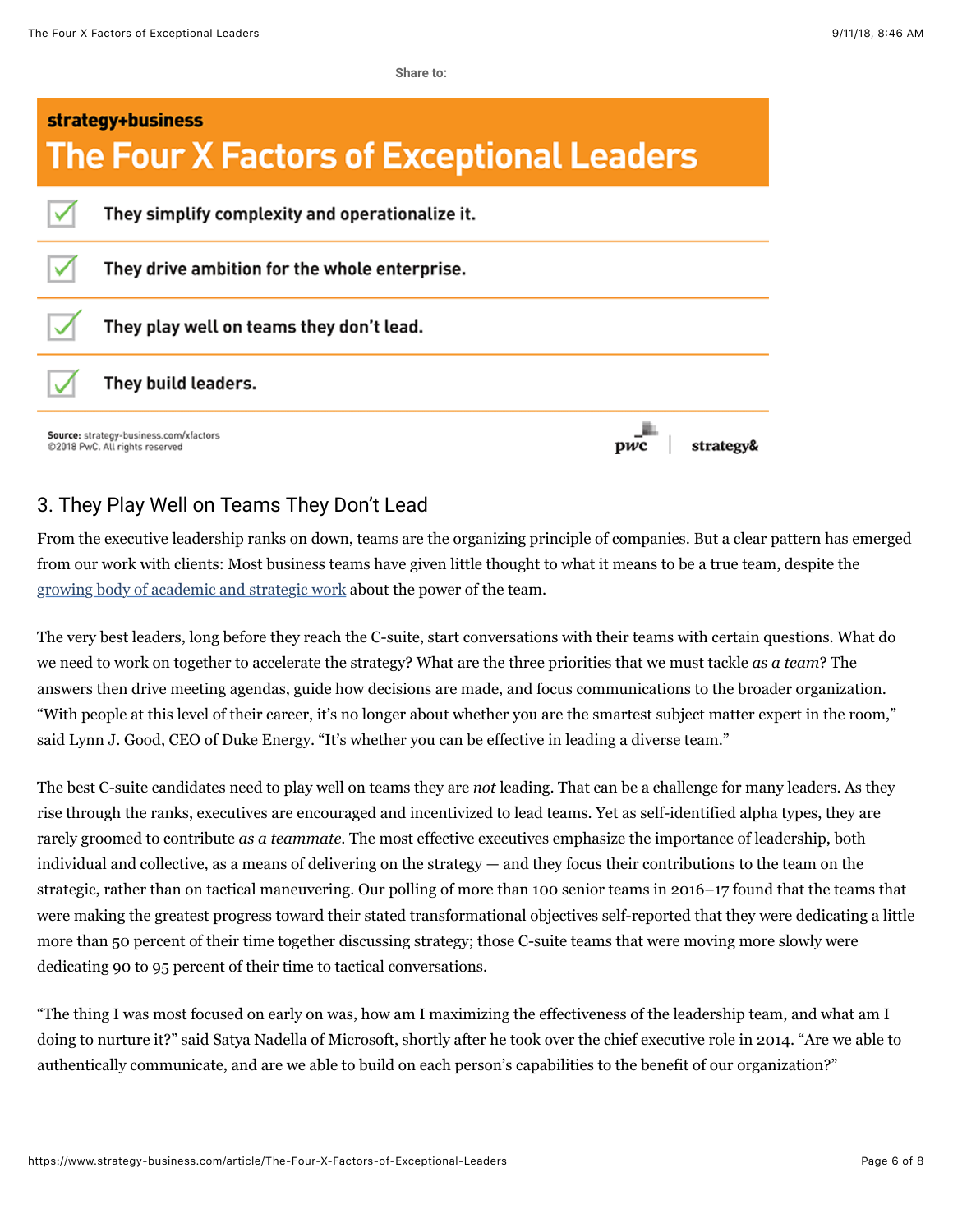## 4. They Build Leaders

In our experience, executives fall into one of two camps. One group sees the people who work for them as assets to help *them* advance their careers. The other sees the potential of their employees, and takes ownership of the responsibility to develop them. It is not always easy for top leaders, board directors, or human resources executives to accurately discern which camp best describes a particular manager. Some people spend time managing up, creating an impression that they are thoughtful leaders, when they largely ignore the people who work for them. But there is one unambiguous measure for whether a leader builds leaders: his or her track record. Who inside the company has taken on increased responsibility after having worked for the executive?

Our work with succession candidates indicates that a track record of grooming multiple effective leaders is an oft-overlooked measure of authentic leadership capability, yet a reliable predictor of C-suite performance. It is also a measure of selfawareness; people who rise quickly in an organization usually have bosses who are looking out for their best interests. "I don't think there's anybody who's successful in their role today who hasn't been mentored by somebody," said Ilene Gordon, the former CEO of Ingredion, a supplier of ingredients to the food industry.

A leader who develops leaders is also more likely to be someone who can retain and develop individuals whose perspectives differ from his or her own. The people a leader chooses to promote are an indicator of the ability (or lack thereof) to create diversity. Diversity isn't a demographic nicety. It improves strategy execution, and encouraging it is a sign of a leader's ability to build teams that not only can more rapidly exploit emerging opportunities, but also excel at healthy disruption of the company's traditional ways of thinking and working.

A disconnect between C-suite leaders and a more diverse rank and file hampers an organization's ability to hear and process outside perspectives that the organization has worked hard to (and often spent heavily to) recruit. This tension between the need for diverse perspectives and senior leaders' struggles to hear and process voices that are different from their own is part of a new kind of talent war: the need for greater cognitive diversity everywhere and the increasing mobility of talent. Otherwise competent C-suite candidates who have no track record of grooming and promoting talent with views or profiles different from their own are unlikely to transform magically into champions of diverse thinking once they enter a top role.

The best C-suite leaders actively recruit and engage differing perspectives within their team. They promote nontraditional candidates into stretch roles. Formally or informally, they mentor up-and-comers who look different from and think differently than they do. To win on multiple fronts in a complex world, leaders must build leaders.

### How to Develop X-Factor Leaders

These four leadership traits can be cultivated and measured on a variety of objective and subjective levels. Much of the data and capability to measure the traits already lies within organizations, which just need to prioritize what to look for. We see three guiding principles for developing the four leadership traits described above.

First, organizations must decide if they are going to be explicit about reinforcing these traits as measures for success. If yes, the traits must be communicated and reinforced at three different levels to be effective: with the board, with the current C-suite, and within executive development strategies and architecture. This shared framework will drive clarity and alignment